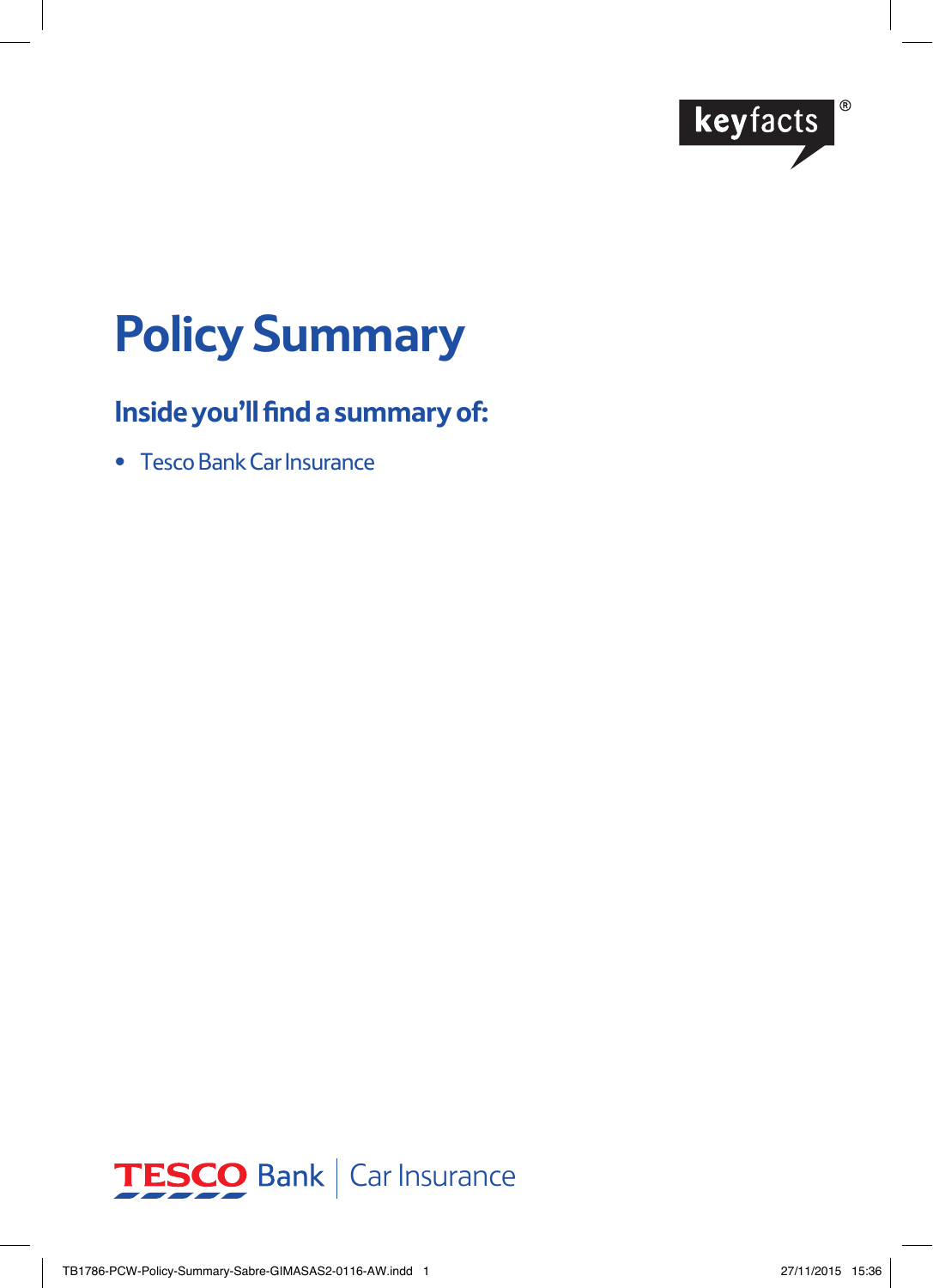# **Tesco Bank Car Insurance Policy Summary**



This is a summary of cover available under Tesco Bank Car Insurance. It does not include all the policy benefits, limits and exclusions. Full terms and conditions can be found in the Policy Booklet, a copy of which is available from Tesco Bank.

Tesco Bank Car Insurance is underwritten by Sabre Insurance Company Limited, except for Section M – Motor Legal Protection (Tesco Legal Guard) which is underwritten by Ageas Insurance Limited. Sabre Insurance Company Limited and Ageas Insurance Limited are authorised by the Prudential Regulation Authority and regulated by the Financial Conduct Authority and the Prudential Regulation Authority. Tesco Bank acts as an insurance intermediary.

The contract is made up of:

- **•** The Policy Booklet, this gives full details of the terms and conditions.
- **•** Policy Schedule, this shows the period of insurance, which sections of the policy apply, whether your cover is comprehensive (Comp), third party fire and theft (TPF&T) or third party only (TPO) and details of applicable excesses and endorsements.
- **•** Statement of Fact, this shows the information you have provided to us.

You must tell Tesco Bank about any changes to the information detailed on your Statement of Fact or Policy Schedule. Please remember that if you do not tell Tesco Bank about any changes this could result in your contract of insurance being voided (as if the policy never existed), all claims under your policy being refused and all premiums that you have paid being retained.

# **Significant Features and Benefits (Cover)**

Tesco Bank will inform you of your level of policy cover. This will also be shown on your quotation documents and on your Policy Schedule when cover is issued.

| Cover                           | <b>Comp</b> | <b>TPF&amp;T</b> |      | <b>TPO</b> Significant Limitations                                                                                                                                                                                            | <b>Policy Section</b> |
|---------------------------------|-------------|------------------|------|-------------------------------------------------------------------------------------------------------------------------------------------------------------------------------------------------------------------------------|-----------------------|
| Liabilities to third<br>parties | <b>Yes</b>  | Yes              | Yes  | £20 million limit for third party property damage<br>and, subject to written approval, £5 million limit<br>for costs and expenses.                                                                                            | н                     |
| Use of your<br>car in EU        | Yes         | Yes              | Yes: | For Comp or TPF&T policies, cover is extended<br>for use of the car in the EU for up to 90 days<br>during the policy year.<br>All policies are covered for third party liabilities<br>for the duration of cover under EU law. |                       |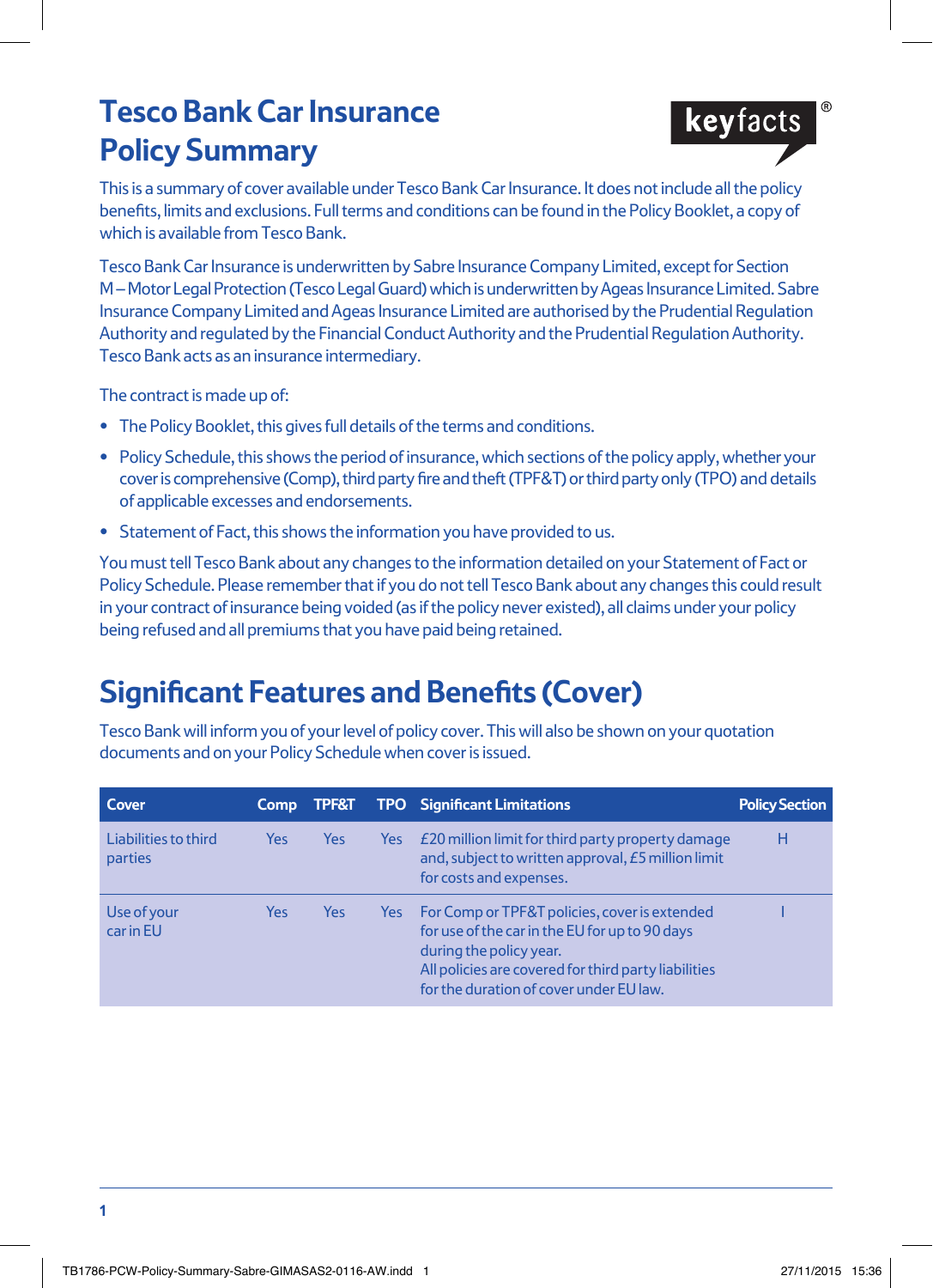| Cover                                                           | Comp | <b>TPF&amp;T</b> | <b>TPO</b> | <b>Significant Limitations</b>                                                                                                                                                                                                                                                                                                                                                  | <b>Policy Section</b> |
|-----------------------------------------------------------------|------|------------------|------------|---------------------------------------------------------------------------------------------------------------------------------------------------------------------------------------------------------------------------------------------------------------------------------------------------------------------------------------------------------------------------------|-----------------------|
| Accidental damage to<br>own car                                 | Yes  | <b>No</b>        | <b>No</b>  | Market value.<br>Subject to excesses.<br>Additional excesses for young or<br>inexperienced drivers.<br>New car replacement only for cars up to<br>1 year old and where you are the first and only<br>registered keeper.<br>No cover if claim occurs while you, or any named<br>driver, is driving illegally due to exceeding the<br>legal limit of alcohol or the use of drugs. | A                     |
| Damage to<br>own car by<br>fire or theft                        | Yes  | <b>Yes</b>       | <b>No</b>  | Market value.<br>Subject to excesses.<br>New car replacement only for cars up to<br>1 year old and where you are the first and only<br>registered keeper.                                                                                                                                                                                                                       | C                     |
| Audio, navigational,<br>phone and<br>entertainment<br>equipment | Yes  | <b>Yes</b>       | No         | Unlimited for manufacturer's standard fit.<br>£1,000 limit for non-manufacturer fit (in both<br>circumstances equipment must be permanently<br>fitted to the car).                                                                                                                                                                                                              | L                     |
| Personal belongings                                             | Yes  | <b>No</b>        | <b>No</b>  | Up to $E200$ for each incident.                                                                                                                                                                                                                                                                                                                                                 | G                     |
| <b>Windscreen cover</b>                                         | Yes  | <b>No</b>        | No         | $E$ 125 limit for replacement and $E$ 40 limit for repair<br>if Tesco Glass Line is not used. Subject to excesses.                                                                                                                                                                                                                                                              | B                     |
| Personal accident                                               | Yes  | <b>No</b>        | No         | Cover is only for policyholder or partner.<br>Death £5,000.<br>Loss of sight or limb £5,000.<br>Maximum of £10,000 for any one accident and<br>£5,000 limit to any one person in one accident.                                                                                                                                                                                  | Е                     |
| <b>Medical expenses</b>                                         | Yes  | <b>No</b>        | No         | Up to £100 in medical expenses for each injured<br>person in your car.                                                                                                                                                                                                                                                                                                          | F                     |
| Courtesy car                                                    | Yes  | <b>No</b>        | No         | Only provided where your car is being repaired<br>by one of our approved repairers for as long as<br>the repairs take. Vehicle provided will typically<br>be a small city car.<br>A courtesy car will not be provided if your vehicle<br>is written off or declared a total loss, or the<br>vehicle being repaired is a van.                                                    | D                     |
| <b>Onward travel</b>                                            | Yes  | <b>No</b>        | No         | Up to £150 refunded towards the costs of<br>completing a journey.                                                                                                                                                                                                                                                                                                               | N                     |
| Uninsured driver<br>promise                                     | Yes  | <b>No</b>        | <b>No</b>  | No claim discount reinstated and excess refunded<br>if an identified, uninsured driver is responsible for<br>loss or damage to your car.                                                                                                                                                                                                                                        | N                     |
| Theft of keys                                                   | Yes  | <b>No</b>        | No         | Up to £500 refunded towards the costs of<br>replacing locks and keys.<br>Subject to excess.                                                                                                                                                                                                                                                                                     | N                     |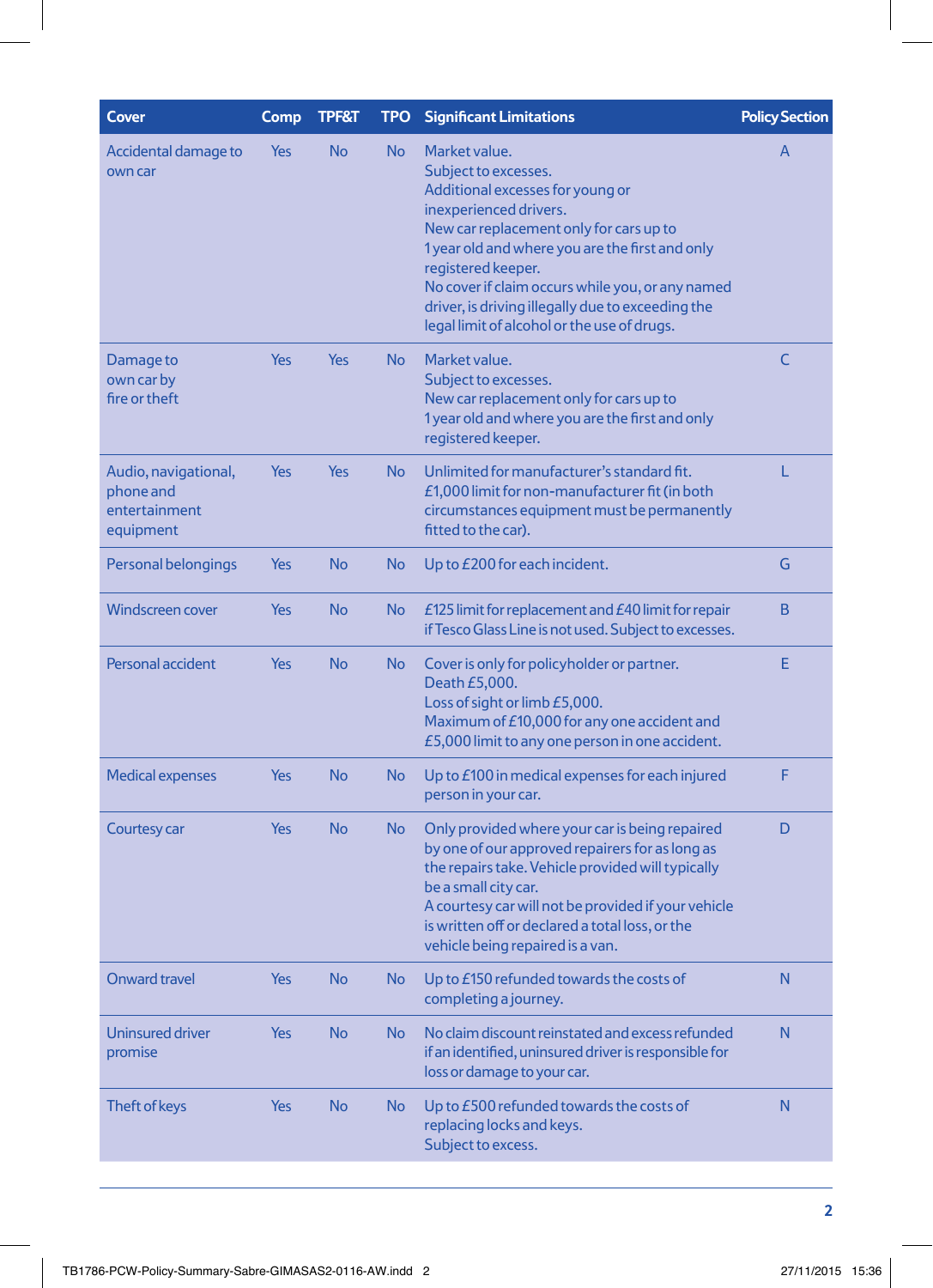| <b>Cover</b>                                                                                       | Comp       | <b>TPF&amp;T</b> | <b>TPO</b> | <b>Significant Exclusions and Limitations</b>                                                                                                                                                                                                                                                                                                                                                                                                                                                                                                            | <b>Policy Section</b> |
|----------------------------------------------------------------------------------------------------|------------|------------------|------------|----------------------------------------------------------------------------------------------------------------------------------------------------------------------------------------------------------------------------------------------------------------------------------------------------------------------------------------------------------------------------------------------------------------------------------------------------------------------------------------------------------------------------------------------------------|-----------------------|
| Loss of or damage to:                                                                              |            |                  |            |                                                                                                                                                                                                                                                                                                                                                                                                                                                                                                                                                          |                       |
| $\bullet$ The car                                                                                  | Yes        | Yes              | <b>No</b>  | When no-one is in the car unless all its<br>windows, doors, roof openings and hood are<br>closed and locked and all keys or devices are<br>kept securely away from the car by you or                                                                                                                                                                                                                                                                                                                                                                     | A&C                   |
| • Personal belongings                                                                              | Yes        | <b>No</b>        | No         |                                                                                                                                                                                                                                                                                                                                                                                                                                                                                                                                                          | G                     |
| • Audio, navigational,<br>phone and<br>entertainment<br>equipment                                  | <b>Yes</b> | <b>Yes</b>       | <b>No</b>  | the person authorised to use the car.<br>There is no cover for locks and keys beyond<br>the cover provided under Section N (which<br>does not apply to TPF&T and TPO policies).                                                                                                                                                                                                                                                                                                                                                                          | Ĺ                     |
| Loss of or damage<br>to the car or audio,<br>navigational, phone<br>and entertainment<br>equipment | Yes        | Yes              | <b>No</b>  | Extra costs due to parts or replacements not<br>being available in the UK, Northern Ireland,<br>Channel Islands or Isle of Man.<br>Caused by someone taking the car without<br>your permission, unless the incident is reported<br>to the police and assigned a crime reference<br>number and you do not subsequently make<br>any statement to the police that the car was<br>taken with your permission.<br>Deliberate damage to the car by anyone<br>insured under your policy.                                                                        | A, C & L              |
| Liabilities to third<br>parties for driving<br>a car which does not<br>belong to you               | Yes        | Yes              | <b>Yes</b> | Cover only applies for the policyholder and only<br>if shown on the certificate of motor insurance.<br>Use outside UK, Northern Ireland, Channel<br>Islands or Isle of Man is not covered. A car<br>registered outside the UK, Northern Ireland,<br>Channel Islands or Isle of Man is not covered.<br>If your car is disposed of or damaged beyond<br>economical repair.<br>Cover is not provided when using a car for<br>which there is no current and valid policy of<br>insurance in place.<br>No cover for damage to the vehicle you<br>are driving. | н                     |
| Audio, navigational<br>phone and<br>entertainment<br>equipment                                     | Yes        | <b>Yes</b>       | <b>No</b>  | Equipment not permanently fitted to<br>the car.                                                                                                                                                                                                                                                                                                                                                                                                                                                                                                          | L                     |
| Personal belongings                                                                                | Yes        | <b>No</b>        | No         | Money, business goods, tools and telephones.                                                                                                                                                                                                                                                                                                                                                                                                                                                                                                             | G                     |
| Personal accident                                                                                  | Yes        | <b>No</b>        | <b>No</b>  | Suicide.<br>Failure to wear a seat belt.<br>If a driver is driving illegally due to exceeding<br>the legal limit of alcohol or use of drugs.                                                                                                                                                                                                                                                                                                                                                                                                             | E                     |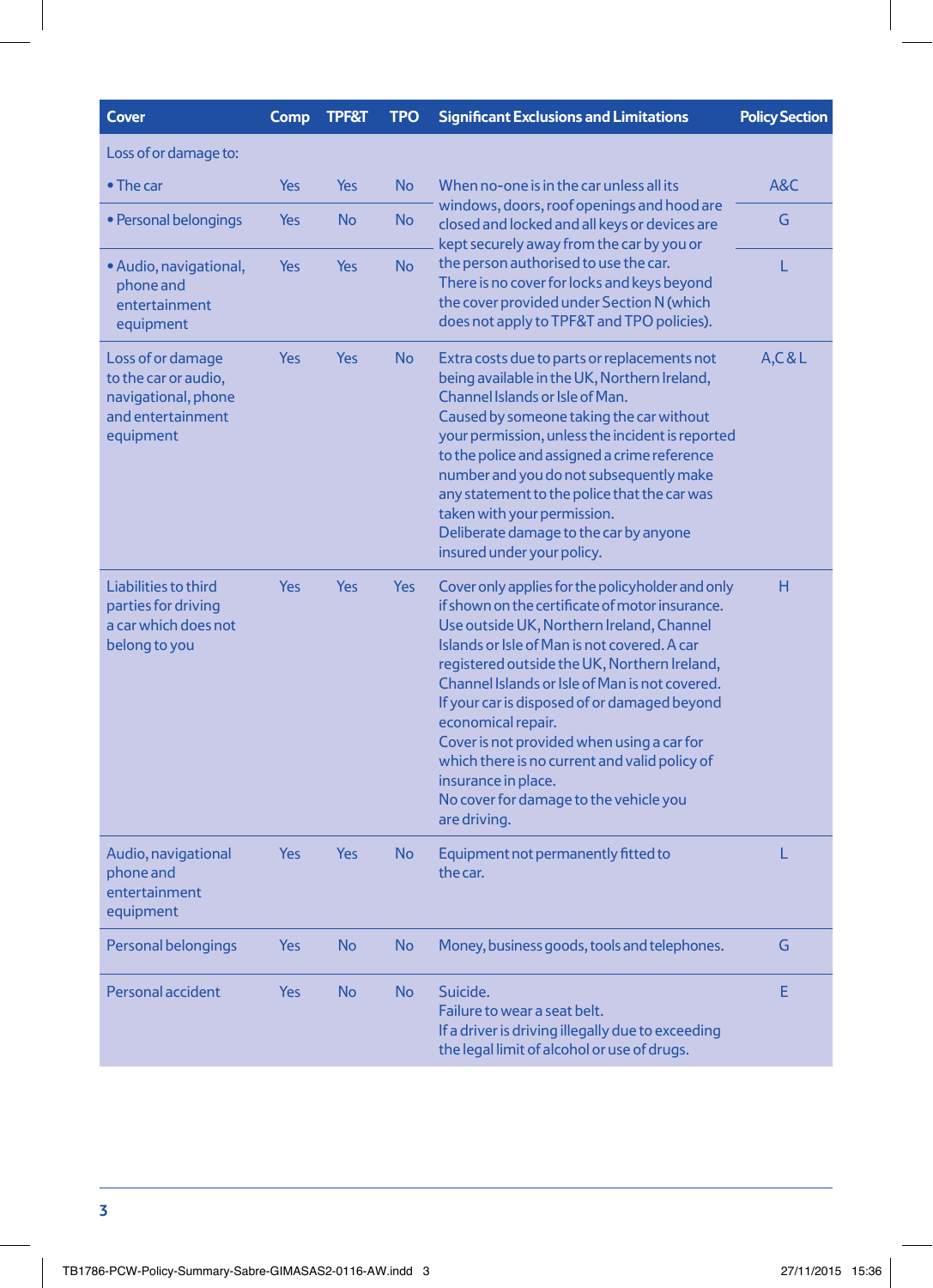| <b>Cover</b>                                                                                                                                                                                        | Comp | <b>TPF&amp;T</b> |           | <b>TPO</b> Significant Exclusions and Limitations                                                                                                                                                                                                                                                                                                                                                                             | <b>Policy Section</b> |
|-----------------------------------------------------------------------------------------------------------------------------------------------------------------------------------------------------|------|------------------|-----------|-------------------------------------------------------------------------------------------------------------------------------------------------------------------------------------------------------------------------------------------------------------------------------------------------------------------------------------------------------------------------------------------------------------------------------|-----------------------|
| <b>Windscreen cover</b>                                                                                                                                                                             | Yes  | <b>No</b>        | <b>No</b> | Extra costs due to parts or replacements not<br>being available in the UK, Northern Ireland,<br>Channel Islands or Isle of Man.<br>Repair or replacement of broken or<br>damaged sunroofs, fixed or moveable<br>glass roof panels and the associated<br>mechanisms. The hood or roof structure of<br>a convertible or cabriolet vehicle and the<br>associated mechanisms.<br>Windows and windscreens unless made<br>of glass. | B                     |
| Onward travel                                                                                                                                                                                       | Yes  | <b>No</b>        | <b>No</b> | Cover is subject to a valid claim under section<br>$A$ or $C$ .<br>Incidents outside of the UK, Northern Ireland,<br>Channel Islands or Isle of Man excluded.<br>The costs of fuel or other fluids, meals, drinks,<br>newspapers or telephone calls excluded.                                                                                                                                                                 | N                     |
| Uninsured driver<br>promise                                                                                                                                                                         | Yes  | <b>No</b>        | <b>No</b> | The responsible uninsured driver must<br>be identified.                                                                                                                                                                                                                                                                                                                                                                       | N                     |
| <b>Theft of Keys</b><br>Cover to replace locks,<br>immobilisers, remotes<br>or keys where there is<br>a risk of your vehicle<br>being stolen as a direct<br>result of the theft of<br>your car keys | Yes  | <b>No</b>        | <b>No</b> | Key thefts must be reported to us and the police<br>within 24 hours.<br>There is no cover if the keys, transmitter or<br>entry cards were in or on your vehicle at the<br>time of the theft.                                                                                                                                                                                                                                  | N                     |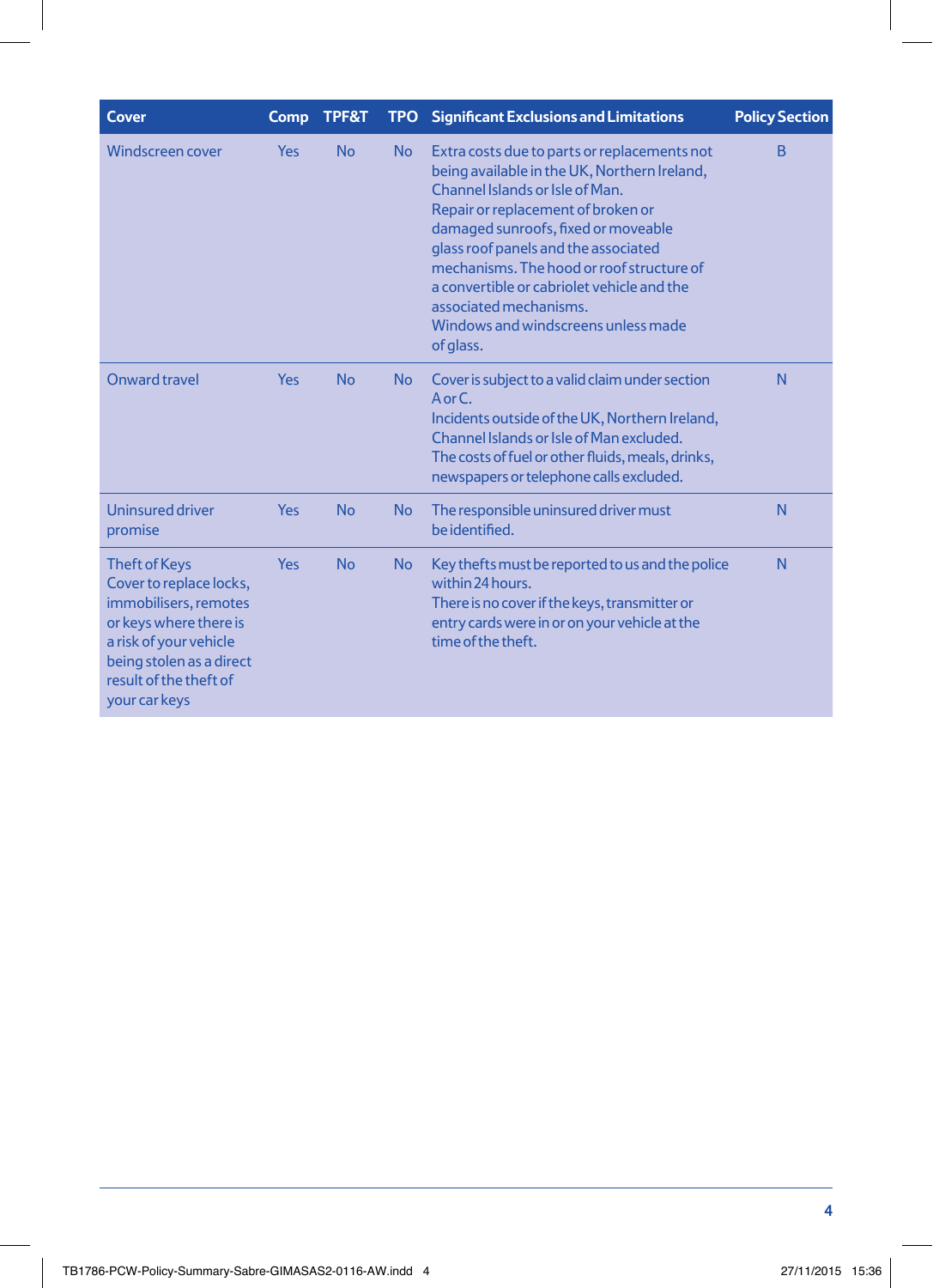# **Procedures**

### Cancellation Procedure

### **If you cancel within the cooling-off period**

You have 14 days from when you receive your policy documents or enter into this contract, whichever is later, to notify the administrator if you want to cancel your policy. This is known as the 'cooling-off period'. You can cancel by phoning the administrator and cancellation can take effect immediately or from a later date, although it cannot be backdated to an earlier date. If cover has not yet started, the administrator will refund any premium paid in full. If cover has started, the administrator will refund your premium for the time that was left on your policy as long as you have not made a claim where the car is written off or declared a total loss.

If a total loss claim has been made in the 'cooling-off period', you must pay the full annual premium and you will not be entitled to any refund.

#### **If you cancel outside the cooling-off period**

After the cooling-off period, you can cancel this policy by phoning the administrator and cancellation can take effect immediately or from a later date, although it cannot be backdated to an earlier date.

If no claims have been made during the current period of insurance, the administrator will refund your premium for the time that was left on your policy, less its cancellation charge.

If any claim has been made during the current period of insurance, you must pay the full annual premium, plus a cancellation charge, and you will not be entitled to any refund.

### **If we cancel**

The administrator, on our behalf, or we can cancel this policy, for a valid reason or on serious grounds, by sending you seven days notice of cancellation to your last known address.

Examples of a valid reason or serious grounds may include, but are not limited to:

- Non-payment of premium (including missed direct debit payments) that is not resolved following our reminders.
- Not providing proof of no claims discount that is not resolved following our reminders.
- Failing to comply with the policy conditions, as outlined in the policy booklet.
- Failing to cooperate and/or provide the necessary information required to enable us, or the administrator, to administer your policy, claim or investigate fraud.
- Where fraud is suspected.
- Where threatening, abusive or offensive behaviour has been used towards us or the administrator.
- Where any change you tell us about occurring during the term of your policy that alters the information on your policy documents resulting in us no longer being able to continue cover.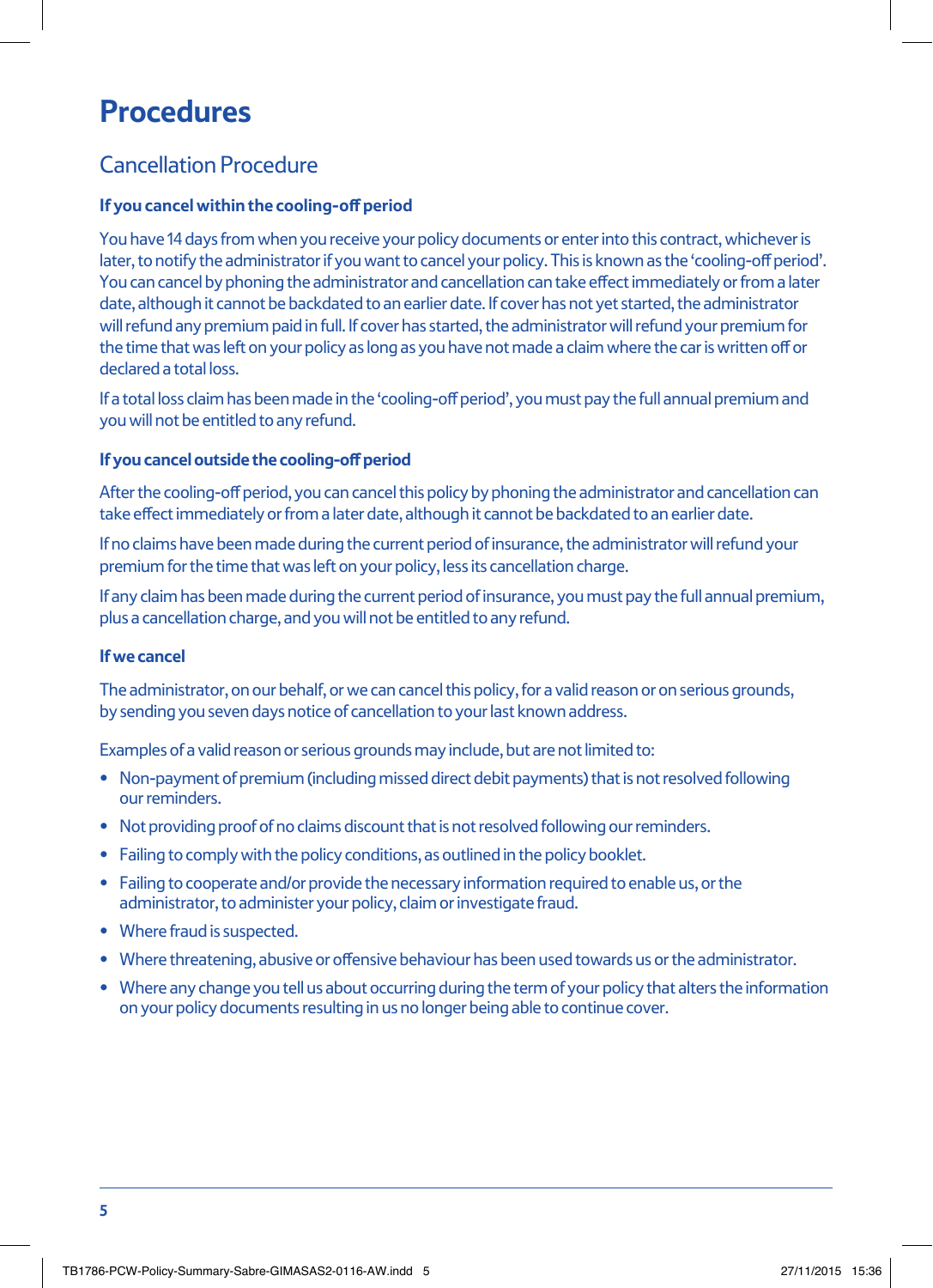If no claims have been made during the current period of insurance, the administrator will refund your premium for the time that was left on your policy, less its cancellation charge.

If any claim has been made during the current period of insurance, you must pay the full annual premium, plus a cancellation charge, and you will not be entitled to any refund.

### How to make a claim

#### **Call our 24-hour UK-based Claims Line on 0345 678 4444.**

It will be useful if you have your policy number however if not, you will need to quote your registration number.

If you have comprehensive cover, telephone Tesco Glass Line on 0345 677 8888 if your windscreen or windows only are damaged.

### No Claim Discount

If your No Claim Discount is not protected and a claim is made during the period of insurance, the discount will be reduced in accordance with our step back scale shown in the table below:

| <b>Current NCD</b> | <b>NCD</b> at renewal<br>after 1 claim<br>in current year | <b>NCD</b> at renewal<br>after 2 claims<br>in current year | <b>NCD</b> at renewal<br>after 3 claims<br>in current year |
|--------------------|-----------------------------------------------------------|------------------------------------------------------------|------------------------------------------------------------|
| 0-2 Years          | 0 Years                                                   | 0 Years                                                    | 0 Years                                                    |
| 3 Years            | 1Years                                                    | 0 Years                                                    | 0 Years                                                    |
| 4 Years            | 2 Years                                                   | 0 Years                                                    | 0 Years                                                    |
| 5+ Years           | <b>3 Years</b>                                            | 1 Years                                                    | 0 Years                                                    |

If we make a full recovery of the claim cost from a third party your No Claim Discount will be reinstated.

If you have chosen to protect your No Claim Discount, it will not be reduced provided you do not have more than two claims in the policy year (or in any five year period if you continue to renew your insurance).

If you have more claims you will have exceeded the limit for the protection to apply and your no claims discount will reduce in accordance with the step back scale shown opposite.

# What to do if you have a complaint

If you have experienced a problem in relation to your Tesco Bank Car Insurance policy, we will aim to resolve it as quickly and fairly as possible. We have the following complaints procedure which you can follow if you are dissatisfied with the service you have received.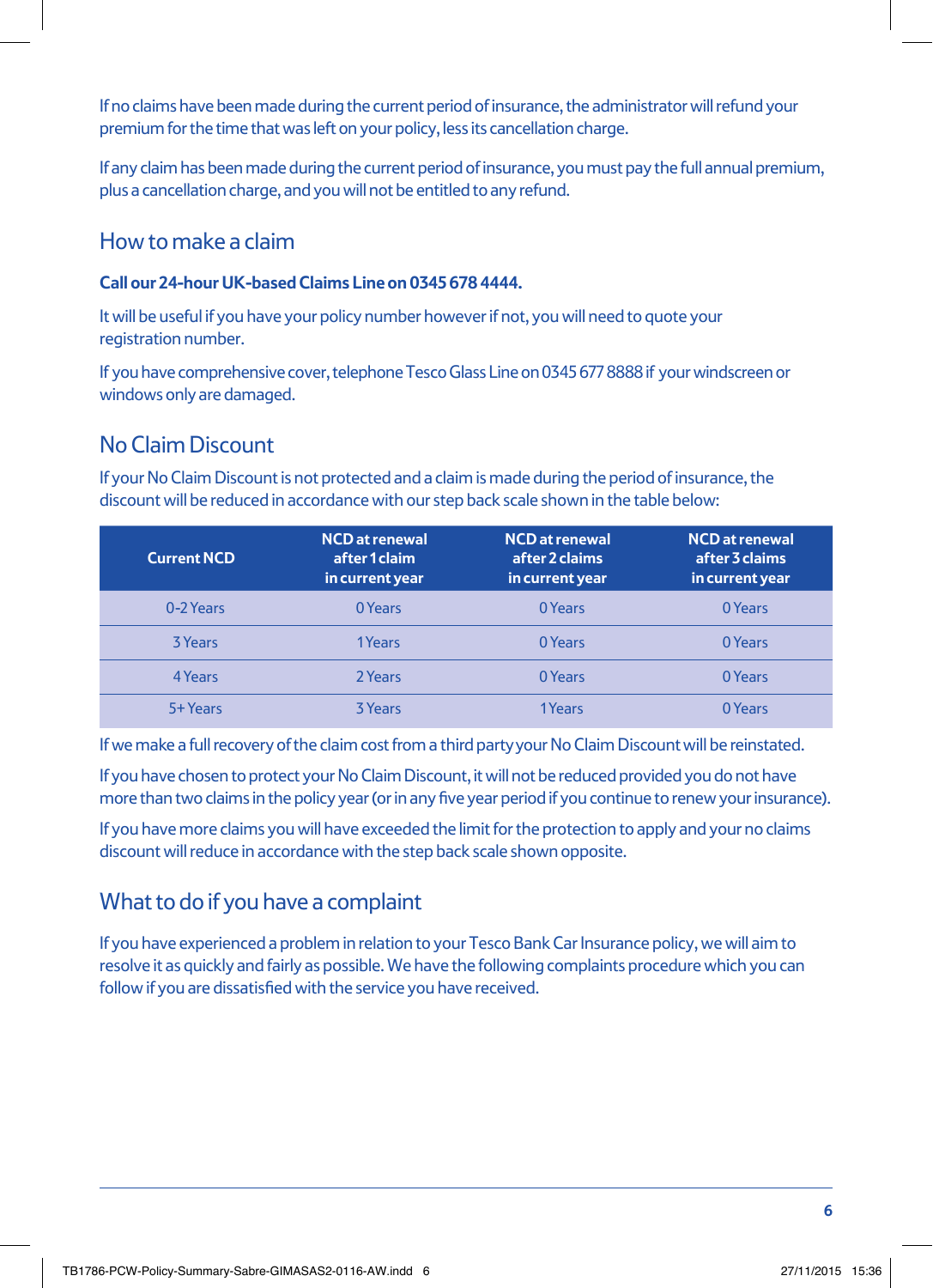#### **Step 1: Let us know**

If you have a complaint about your policy:

- Telephone Tesco Bank on 0345 673 0000; or
- Write to Tesco Bank at the address shown below: Customer Relations Manager Freepost RSJB-RYLK-JKUX Tesco Bank **Complaints** P. O. Box 277 Newcastle Upon Tyne NE12 2BU

If you have a complaint about your claim:

- Contact your claim handler first. You will find their details on any letters they have sent to you; or
- Write to the Claims Manager who will ensure that the matter is dealt with at a senior level. The address can be found on any letters that you have received. Where possible we will always aim to resolve your complaint when you first contact us, however some complaints may take longer to resolve. If for any reason you remain dissatisfied with our written response or you have not received a final response letter within 8 weeks, you should escalate the matter as outlined in Step 2.

#### **Step 2: Contact the Financial Ombudsman Service**

If you are not satisfied with our final decision regarding your complaint or you have not received our final decision within eight weeks, you can write to:

Financial Ombudsman Service Exchange Tower London E14 9SR www.financial-ombudsman.org.uk

Following the complaints procedure does not affect your legal rights.

# **Financial Services Compensation Scheme**

Sabre Insurance Company Limited and Ageas Insurance Limited are covered by the Financial Services Compensation Scheme (FSCS). If Sabre Insurance Company Limited or Ageas Insurance Limited cannot meet its liabilities you may be entitled to compensation under the scheme. You can get more information from the Financial Services Compensation Scheme at www.fscs.org.uk or by calling 0800 678 1100 or 0207 741 4100.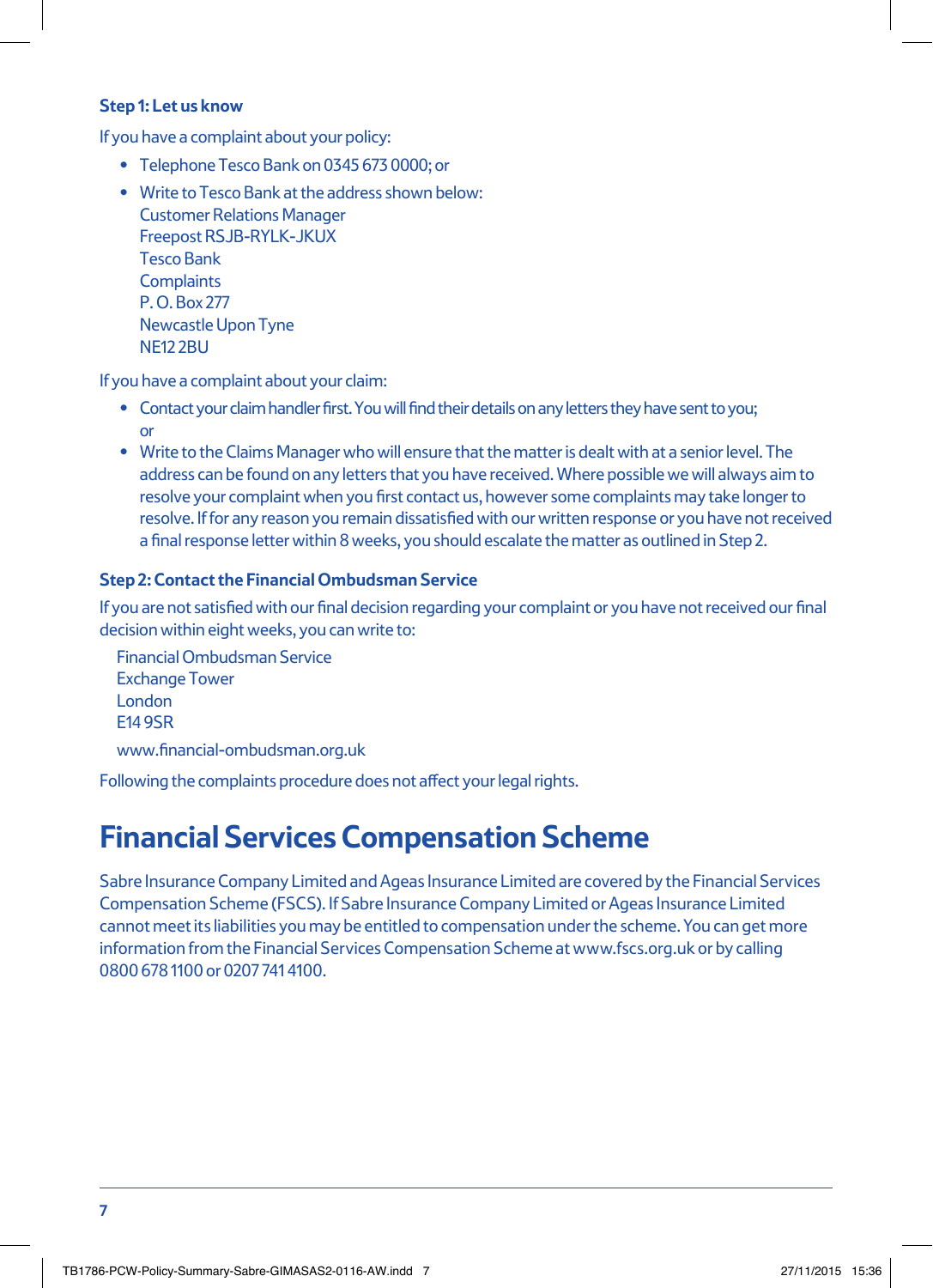# **Motor Legal Protection (Tesco Legal Guard) policy summary**

If you have purchased a Tesco Bank Car Insurance Policy which includes Motor Legal protection, or you have purchased it as an add-on, some important facts about your Motor Legal Protection (Tesco Legal Guard) policy are summarised below. This policy summary does not describe all the terms and conditions of your policy, so please take time to read the full policy wording to make sure you understand the cover provided. This summary does not form part of your contract of insurance.

### About your insurance

This policy is arranged and administered by Tesco Personal Finance plc (trading as Tesco Bank), and is provided by Arc Legal Assistance Limited and is underwritten by Ageas Insurance Limited.

### Duration of contract

The standard duration of this policy is normally 12 months from the date on which the cover starts. However, if you add this cover as part of a change to your Tesco Bank Car Insurance policy, the schedule will confirm the date your policy starts and ends.

### Insurance cover

Motor Legal Protection provides you with up to £100,000 in cover for legal costs and expenses to pursue a claim for compensation in respect of uninsured losses or personal injury arising from a road traffic accident. Cover is only provided where someone else is at fault, and your claim is more likely than not to be successful and any judgement is more likely than not to be enforced. If considered necessary Tesco Legal Guard will appoint a specialist solicitor to pursue your claim.

### Significant features and benefits

- 1. You are covered for up to £100,000 in legal costs per any one claim.
- 2. Cover is provided for legal costs to pursue damages claims arising from a road traffic accident within the EU against the person whose negligence has caused your injury, death or uninsured loss. Examples of uninsured losses include but are not limited to:
	- a. Loss of earnings,
	- b. Damage to personal items,
	- c. Alternative travel costs,
	- d. Excesses you have paid, and
	- e. Medical Costs incurred.
- 3. Cover is provided to the Policyholder, any additional insured drivers and any authorised passengers travelling in or getting into or out of the vehicle.
- 4. Access to a 24/7 European Legal and UK Tax Helpline for any private legal or taxation problem of concern to you or a member of your household.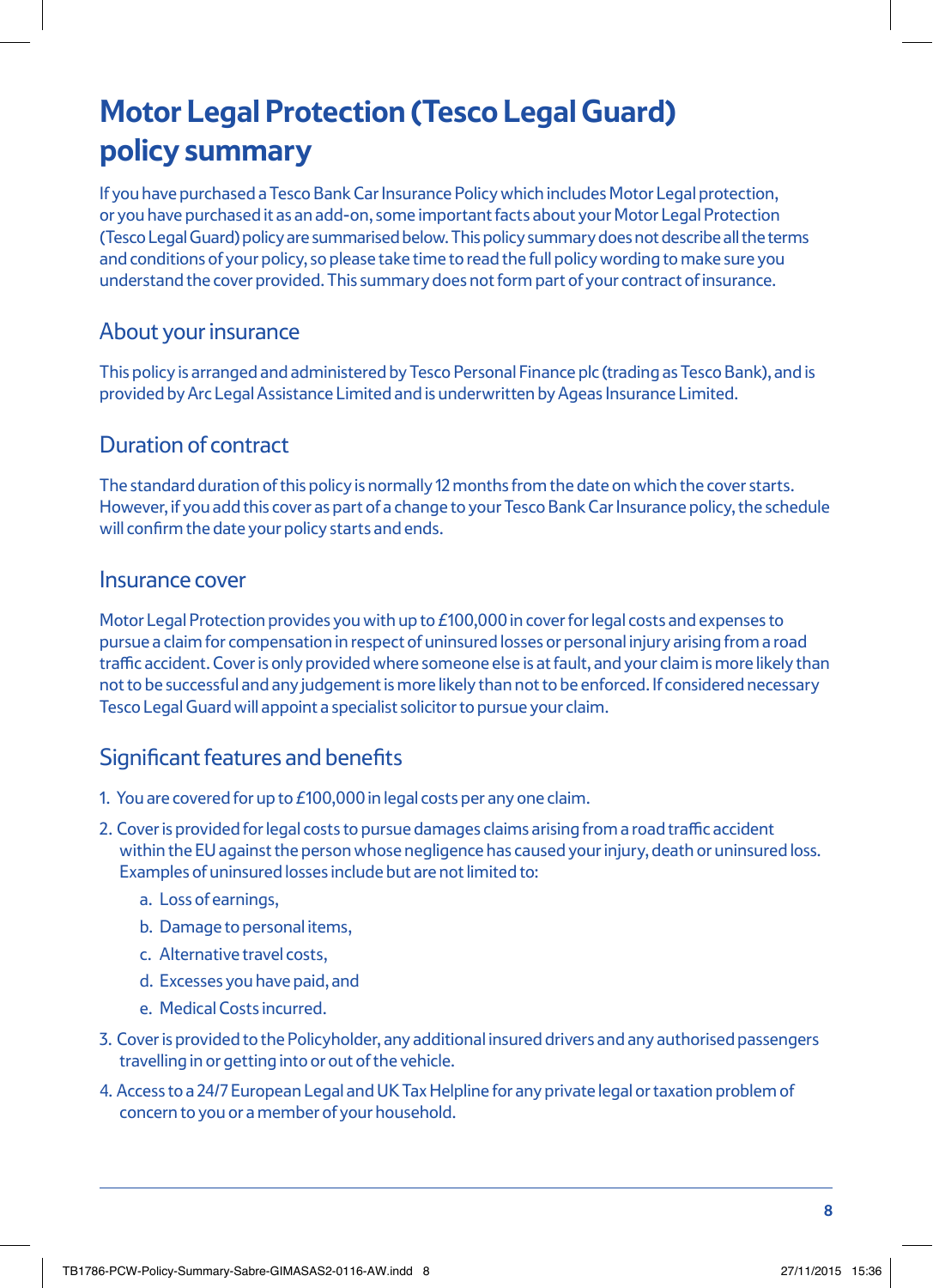### Significant limitations and exclusions

- 1. Cover only applies to incidents in the insured vehicle.
- 2. Cover only applies where your claim is more likely than not to be successful and any judgement is more likely than not to be enforced.
- 3. There is no cover for claims relating to an agreement you have entered into with another person or organisation.
- 4. Motor Legal Protection Advisers' costs must be proportionate to the benefit of the claim and agreed with Tesco Legal Guard before they are incurred.
- 5. There is no cover where the insured incident occurred before you purchased this insurance.

### Claim notification

Call the Claims helpline as shown in your Policy Schedule. We will assess the claim, and if covered send details to the adviser who will then contact you to discuss any assistance you require.

## **Cancellation**

If you cancel your policy within 14 days of you receiving the policy documentation (or from the inception date of the policy if this is later) and no claims have been made, any premium already paid will be returned. If your policy is cancelled after 14 days no refund will be provided, and if you pay your premiums by instalments, the remaining premium must be paid.

We may cancel your policy on notice for valid grounds or a serious reason, including not paying your premium promptly if you pay by monthly instalments. We will give you at least seven days' notice and there will be no refund of premiums. If you pay monthly any remaining premium must be paid in full.

If your Tesco Bank Car Insurance policy is cancelled at any time, this policy will automatically terminate.

### Complaints or comments

We hope you will be completely happy with your policy and the service provided. If you are not satisfied we would like to know and we will aim to resolve it as quickly and fairly as possible. We have the following complaint procedure which you can follow if you are dissatisfied with the service you have received.

### **Step 1: Let us know if you have a complaint about your policy:**

- Telephone Tesco Bank on 0345 673 0000; or
- Write to Tesco Bank and send to: Customer Relations Manager Freepost RSJB-RYLK-JKUX Tesco Bank Complaints P. O. Box 277 Newcastle Upon Tyne NE12 2BU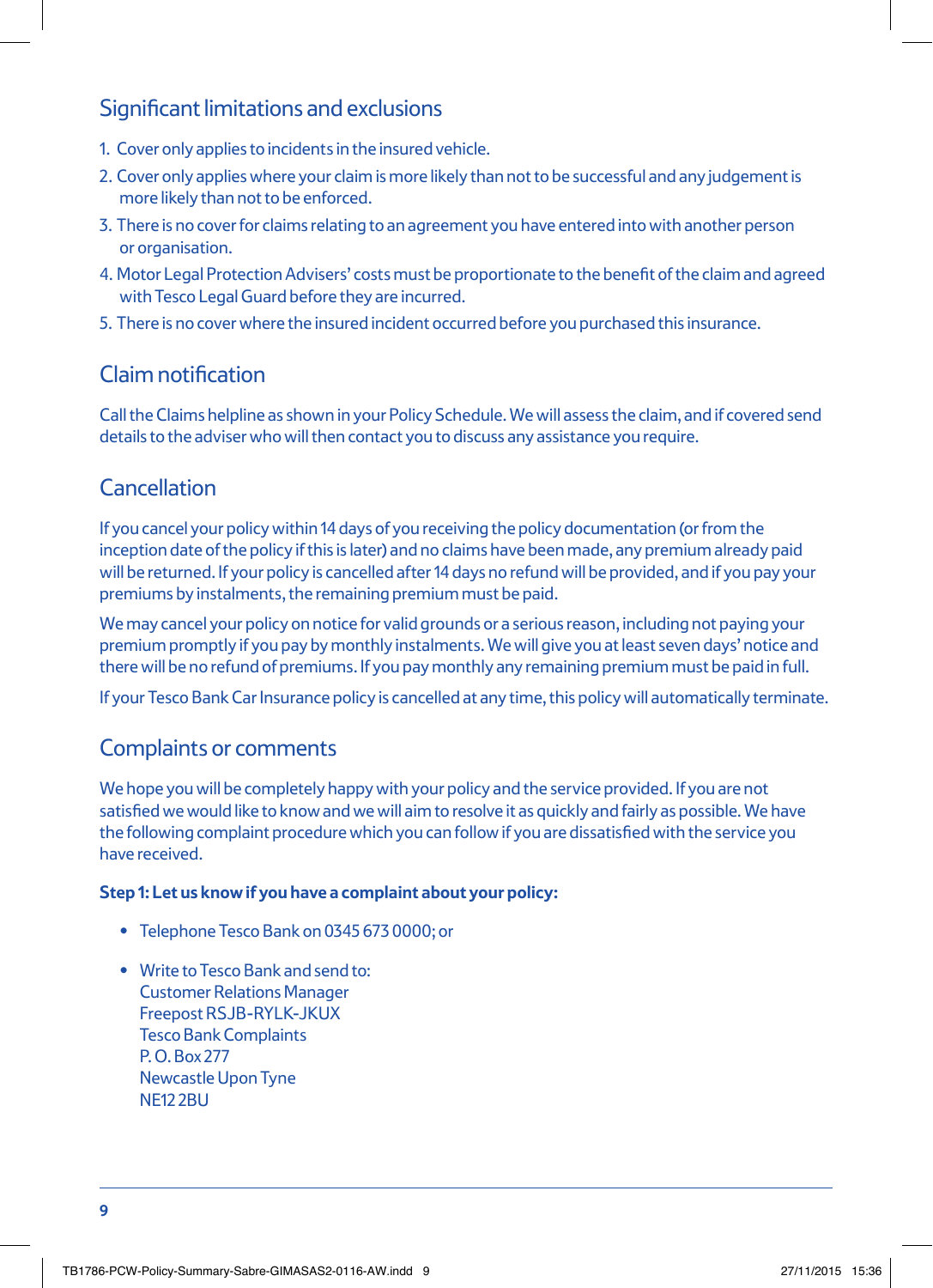#### **If you have a complaint about your claim:**

Contact your claim handler or claims manager first. You will find their details on any letters you have received.

#### **Step 2: Contact the Financial Ombudsman Service**

If you are not satisfied with our final decision regarding your complaint or you have not received our final decision within eight weeks, you may ask the Financial Ombudsman Service to review your case by contacting:

Financial Ombudsman Service Exchange Tower London E14 9SR

www.financial-ombudsman.org.uk

Tel: 0800 023 4567 or 0300 123 9 123 Fax: 0207 964 1001 Email: complaint.info@financial-ombudsman.org.uk

Following the complaints procedure or contacting the Financial Ombudsman Service at any stage of your complaint will not affect your legal rights.

# **Financial Services Compensation Scheme (FSCS)**

Arc Legal Assistance and Ageas Insurance Limited are both covered by the Financial Services Compensation Scheme (FSCS) which means that you may be entitled to compensation if Arc Legal or Ageas Insurance Limited are unable to meet their obligations to you. Further information is available at www.fscs.org.uk or by contacting the FSCS directly on 0800 678 1100.